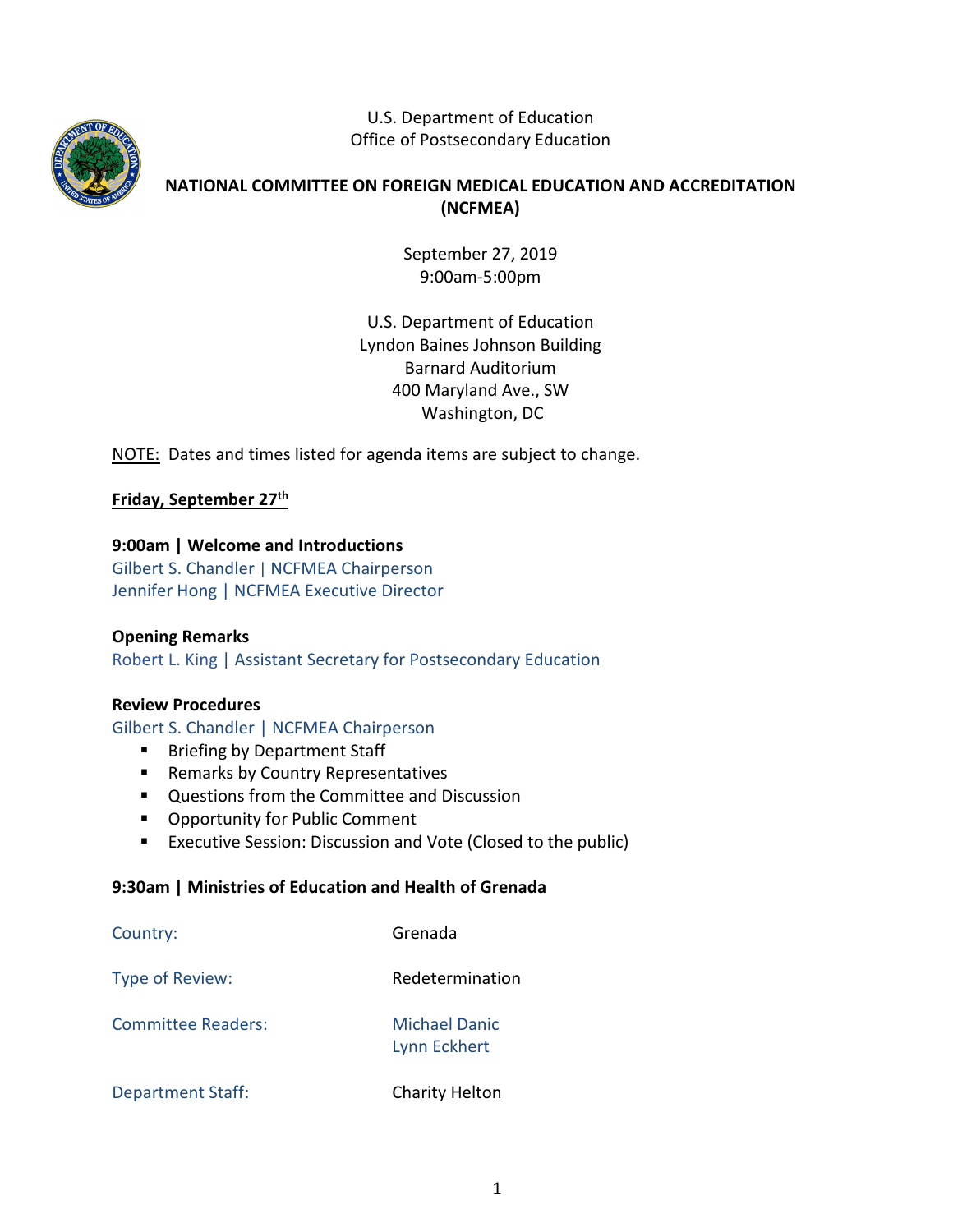Country Representatives: **Hon. Nicholas T. Steel** | Minister for Health, Social Security and International Business **Robert J. Yearwood** | Chairman, Grenada Medical and Dental Council **Pauleen A. Finlay** | Executive Director, Grenada National Accreditation Board **Lynn Ringenberg** | Emeritus Professor of Pediatrics, University of South Florida College of Medicine **Francine Cournos** | Professor of Clinical Epidemiology, Columbia Mailman School of Public Health **Martin Diamond** | Interim Dean and Professor, Touro University College of Osteopathic Medicine **Jonathan C. Glass** | Legal Counsel, Cooley LLP **Thomas J. Monahan** | Consultant

## **10:30am | Caribbean Accreditation Authority for Education in Medicine and Other Health Professions (CAAM-HP)**

| Country:                        | Antigua and Barbuda                                                                                                                      |
|---------------------------------|------------------------------------------------------------------------------------------------------------------------------------------|
| Type of Review:                 | Redetermination                                                                                                                          |
| <b>Committee Readers:</b>       | Alice Coombs<br>Lynn Eckhert                                                                                                             |
| <b>Department Staff:</b>        | Valerie Lefor                                                                                                                            |
| <b>Country Representatives:</b> | Hon. Michael S. Brown   Minister of Education, Science and<br><b>Technology</b><br><b>Lorna M. Parkins   Executive Director, CAAM-HP</b> |

# **11:30am | Caribbean Accreditation Authority for Education in Medicine and Other Health Professions (CAAM-HP)**

| Country:                        | <b>Barbados</b>                                                                           |
|---------------------------------|-------------------------------------------------------------------------------------------|
| Type of Review:                 | Special Report                                                                            |
| <b>Committee Readers:</b>       | <b>Thomas Cavalieri</b><br><b>Charles Schechter</b>                                       |
| <b>Department Staff:</b>        | Elizabeth Daggett                                                                         |
| <b>Country Representatives:</b> | Hon. Santia O. Bradshaw   Minister of Education, Technological<br>and Vocational Training |